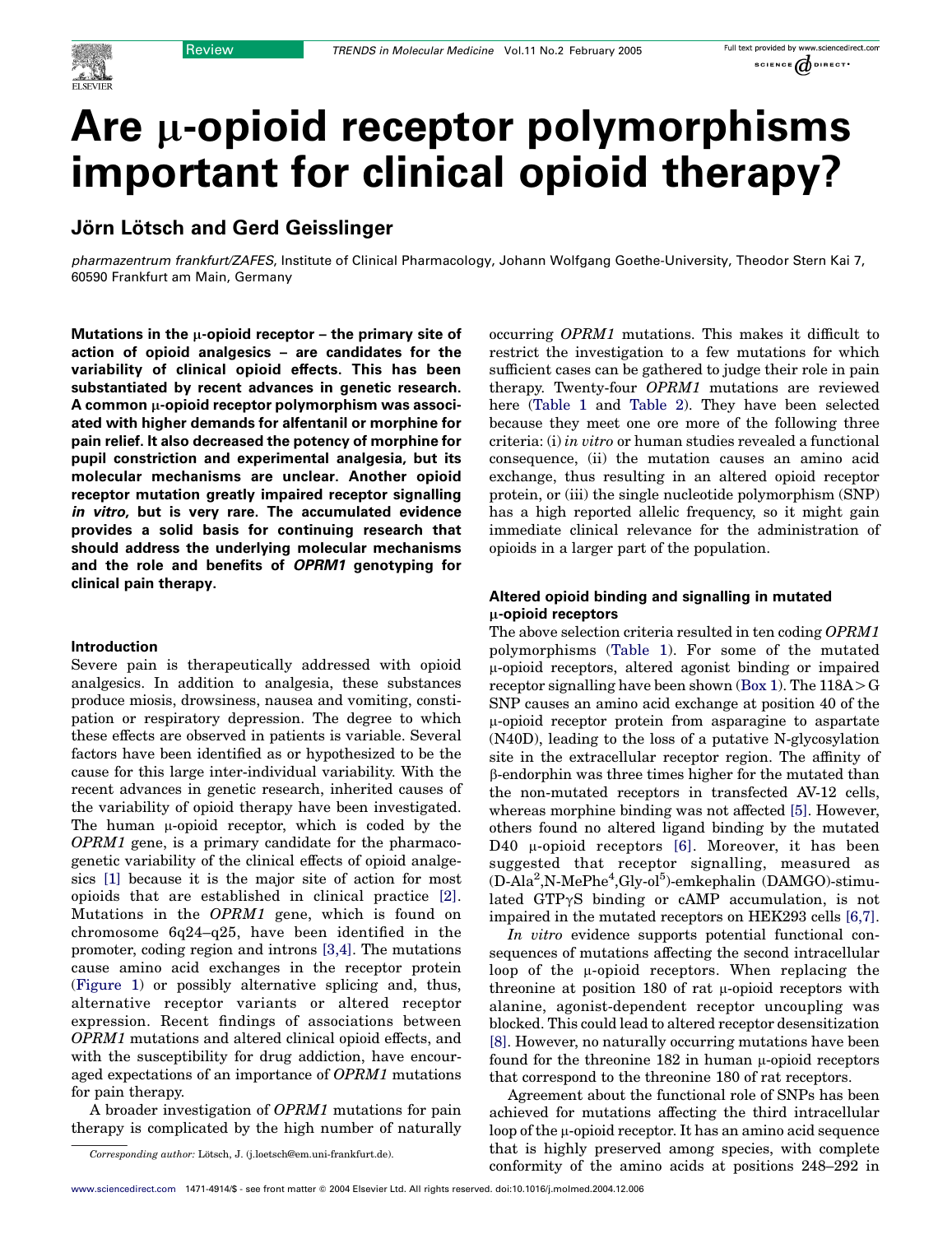<span id="page-1-0"></span>

Figure 1. Reported mutations in the  $\mu$ -opioid receptor related to the exonic organization of the OPRM1 gene. Twenty-four mutations that produce an amino acid exchange and are frequently reportedly  $(>1%)$  or are proposed to have functional consequences are indicated in the gene. Amino acids are symbolized as circles, coloured according to the exons by which they are coded. Black circles represent a naturally occurring mutation at the respective position, and red circles when functional consequences are shown at molecular level. Mutations are indicated by the nucleotide exchange and the resulting amino acid exchange.

#### Box 1. Molecular consequences of naturally occurring  $\mu$ -opioid receptor mutations

 $\bullet$  Mutations in the extracellular receptor terminal: the 118A $>$ G SNP occurs with a 10.5–18.8% allelic frequency [\[4,49\]](#page-6-0) and codes for N40D mutant receptors. Inconsistent findings about consequences for agonist binding and receptor signalling have been reported: increased endorphin affinity at the N40D receptors [\[5\]](#page-6-0) is not always seen [\[6\],](#page-6-0) and only negative reports have been published about changes in the binding affinity of morphine and morphine-6-glucuronide [\[5,6\]](#page-6-0) and changes in receptor signalling [\[6,7\].](#page-6-0)

• Mutations in the third intracellular loop (allelic frequency $\ll$ 1%): result in impaired receptor signalling. The  $802T>C$  SNP, which codes for S268P-mutant receptors with impaired agonist-induced receptor signalling, results in a 75% reduction of opioid efficacy, a twofold decrease in potency (GTP $\gamma$ S binding assay [\[7\]\)](#page-6-0) and the loss of  $Ca<sup>2+</sup>/calmodulin-dependent protein-kinase-II-induced receptor$ desensitization [\[10\]](#page-6-0). The SNPs 779G $>$ A and 794G $>$ A, which code for R260H and R265H mutant receptors, respectively, result in reduced spontaneous receptor signalling [\[12\].](#page-6-0)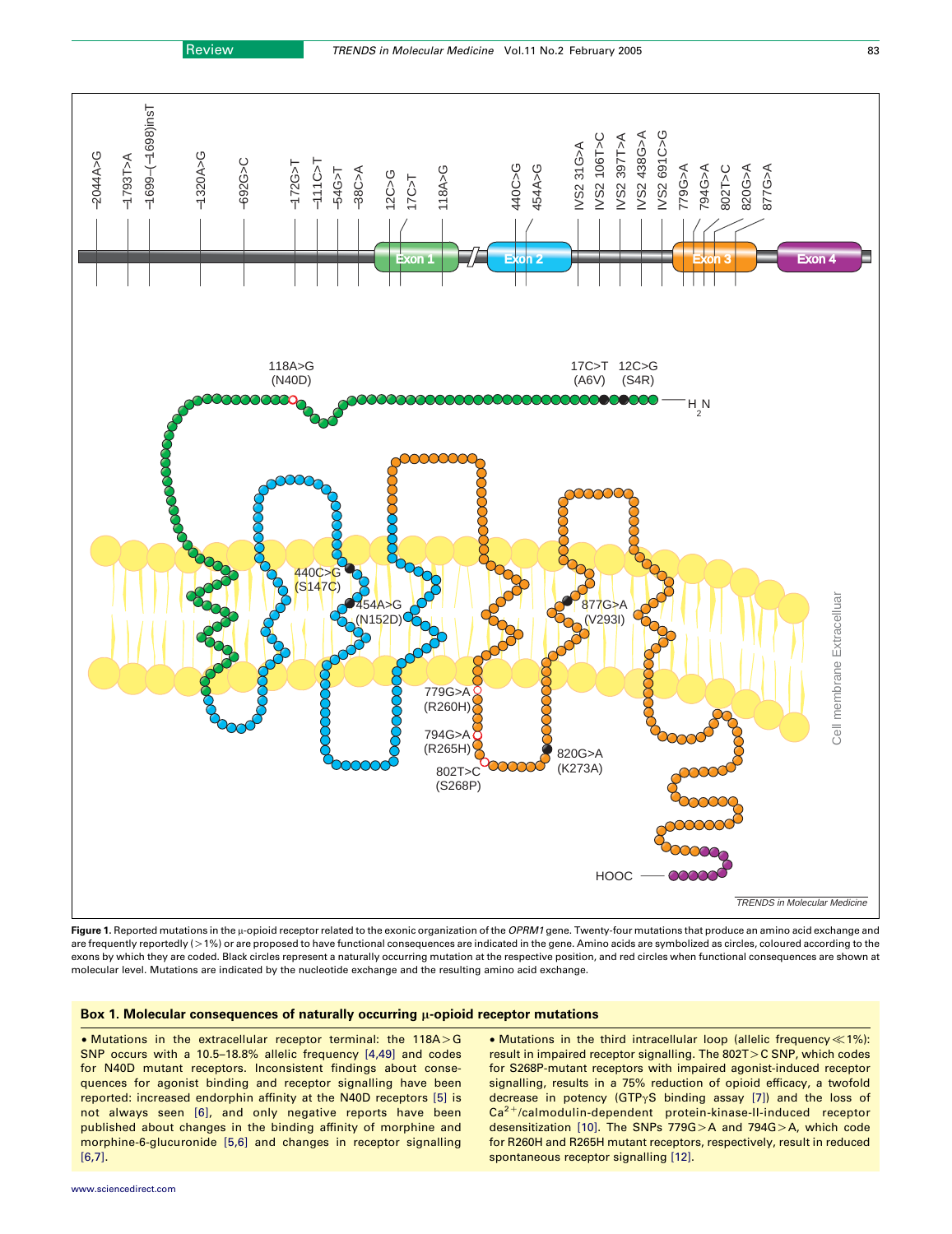<span id="page-2-0"></span>

| Table 1. Studies on functional associations of ten OPRM1 mutations that cause an amino acid exchange in the receptor protein, |  |  |  |  |  |
|-------------------------------------------------------------------------------------------------------------------------------|--|--|--|--|--|
| with studies addressing opioid therapy marked in blue <sup>a</sup>                                                            |  |  |  |  |  |

| <b>Refs</b>                                  | <b>Effect parameter</b>                                                                                                            |                |                    | 12C>G 17C>T           | 118A>G                      |                    | 440C>G 454A>G        | 779G>A 794G>A 802T>C 820G>A 877G>A |                    |              |              |                    |
|----------------------------------------------|------------------------------------------------------------------------------------------------------------------------------------|----------------|--------------------|-----------------------|-----------------------------|--------------------|----------------------|------------------------------------|--------------------|--------------|--------------|--------------------|
|                                              | Amino acid exchange                                                                                                                |                | S4R                | A6V                   | <b>N40D</b>                 | <b>S147C</b>       | <b>N152D</b>         | <b>R260H</b>                       | <b>R265H</b>       | <b>S268P</b> | K273A        | V2931              |
|                                              | Reported allelic frequencies [%] <sup>b</sup> -                                                                                    |                |                    | $1 - 10$              | $10.5 - 18.8 < 1$           | 1.4                |                      | $\leq 1$                           | < 1                | $\leq 1$     | < 1          | ≺ 1                |
| <b>Controlled studies</b><br><b>Subjects</b> |                                                                                                                                    |                | Exon 1             |                       | Exon 2                      |                    |                      |                                    | Exon 3             |              |              |                    |
| $[29]$                                       | Cocaine/opioid abuse                                                                                                               | 110            | O                  | $+$                   | $\circ$                     | O                  | O                    | O                                  | O                  | O            | O            | O                  |
| [60]                                         | Alcohol dependence                                                                                                                 | 1480           | O                  | $\overline{O}$        |                             | $\circ$            | $\circ$              | O                                  | O                  | О            | O            | $\circ$            |
| $[5]$                                        | Opioid dependence                                                                                                                  | 300            | $\circ$            | $\ddot{}$             |                             | $\circ$            | $\circ$              | O                                  | $\circ$            | $\circ$      | O            | O                  |
| [61]                                         | Alcohol dependence                                                                                                                 | 670            | $\circ$            | $\overline{O}$        |                             | $\circ$            | $\circ$              | $\circ$                            | $\circ$            | O            | O            | $\circ$<br>$\circ$ |
| $[55]$                                       | Alcohol, drug dependence                                                                                                           | 520            | O<br>$\circ$       | $\overline{O}$        | $\overline{+}$              | $\circ$<br>$\circ$ | $\circ$<br>$\circ$   | $\circ$<br>$\circ$                 | $\circ$<br>$\circ$ | O<br>O       | O<br>$\circ$ | $\circ$            |
| $[56]$                                       | Alcohol dependence                                                                                                                 | 230            |                    |                       |                             |                    |                      | $\circ$                            | $\circ$            | O            | $\circ$      | $\circ$            |
| $[4]$                                        | Opioid dependence                                                                                                                  | 250            | $\circ$<br>$\circ$ | $+$<br>$\overline{O}$ |                             | $\circ$<br>$\circ$ | $\frac{1}{\sqrt{2}}$ | $\circ$                            | $\circ$            | O            | $\circ$      | $\circ$            |
| $[62]$                                       | Heroin addiction                                                                                                                   | 540            |                    |                       |                             |                    |                      |                                    |                    |              |              |                    |
| $[52]$                                       | Alcohol dependence                                                                                                                 | 670            | $\circ$            |                       | -<br>$+$                    | $\circ$            | O<br>$\circ$         | O                                  | O                  | O<br>O       | O<br>$\circ$ | $\circ$<br>$\circ$ |
| $[53]$                                       | Alcohol dependence withdrawal                                                                                                      | 670            | $\circ$            |                       |                             | $\circ$            |                      | $\circ$                            | O                  |              |              | $\circ$            |
| $[64]$                                       | Tardive dyskinesia, schizophrenia                                                                                                  | 220            | $\circ$            | $\overline{O}$        | $\ddot{}$                   | $\circ$            | $\circ$              | $\circ$                            | $\circ$            | $\circ$      | $\circ$      |                    |
| $[17]$                                       | Analgesia                                                                                                                          | 100            | $\circ$            |                       | $\ddot{}$                   | $\circ$            | $\circ$              | $\circ$                            | $\circ$            | $\circ$      | $\circ$      | $\circ$            |
| $[32]$                                       | Heroin addiction                                                                                                                   | 300            | $\circ$            | $\overline{O}$        | $\ddot{}$                   | $\circ$            | $\circ$              | $\circ$                            | $\circ$            | O            | O            | $\circ$            |
| $[63]$                                       | Alcohol, drug dependence                                                                                                           | 870            | $\circ$            | $\circ$               | ÷,                          | $\circ$            | $\circ$              | $\circ$                            | $\circ$            | $\circ$      | O            | O                  |
| $[21]$                                       | M6G miosis                                                                                                                         | 12             | $\circ$            | $\circ$               | $+$                         | $\circ$            | $\circ$              | $\circ$                            | $\circ$            | $\circ$      | $\circ$      | $\circ$            |
| $[31]$                                       | Heroin addiction                                                                                                                   | 300            | $\circ$            | $\circ$               | $\ddot{}$                   | $\circ$            | $\circ$              | $\circ$                            | $\circ$            | $\circ$      | $\circ$      | $\circ$            |
| $[54]$                                       | Idiopathic generalized epilepsy                                                                                                    | 230            | $\circ$            | O                     | $\ddot{}$                   | $\circ$            | $\circ$              | $\circ$                            | O                  | O            | O            | $\circ$            |
| $[50]$                                       | Cortisol response to naloxone                                                                                                      | 40             | $\circ$            | $\circ$               | $^{+}$                      | $\circ$            | $\circ$              | $\circ$                            | $\circ$            | O            | O            | $\circ$            |
| [66]                                         | Anxiety-related traits                                                                                                             | 1530           | O                  | $\circ$               |                             | $\circ$            | $\circ$              | $\circ$                            | O                  | O            | O            | $\circ$            |
| $[57]$                                       | Substance dependence                                                                                                               | 230            | O                  | $\circ$               | $\overline{+}$              | $\circ$            | $\circ$              | $\circ$                            | O                  | O            | O            | $\circ$            |
| $[67]$                                       | Naltrexone response in alcohol                                                                                                     | 80             | $\circ$            |                       | $\ddot{}$                   | O                  | $\circ$              | $\circ$                            | $\circ$            | $\circ$      | $\circ$      | $\circ$            |
|                                              | dependents                                                                                                                         |                | $\circ$            | $\circ$               |                             |                    | $\circ$              | $\circ$                            | $\circ$            | $\circ$      | $\circ$      | $\circ$            |
| $[22]$                                       | M6G miosis, analgesia                                                                                                              | 12             | $\circ$            | $\circ$               | $\ddot{}$                   | $\circ$<br>$\circ$ | $\circ$              | $\circ$                            | $\circ$            | $\circ$      | $\circ$      | $\circ$            |
| $[51]$                                       | Cortisol response to naloxone                                                                                                      | 130            | O                  |                       | $\ddot{}$                   | $\circ$            | $\circ$              | $\circ$                            | $\circ$            | O            | O            | $\circ$            |
| $[34]$                                       | Opioid dependence                                                                                                                  | 410            | $\circ$            | $\overline{O}$        | ÷<br>$\overline{O}$         | $\circ$            | $\circ$              | $\circ$                            | $\circ$            | O            | $\circ$      | $\circ$            |
| [68]                                         | Opioid addiction, pain tolerance                                                                                                   | 110            | O                  | $+$                   |                             | $\circ$            | $\circ$              | O                                  | O                  | $\circ$      | $\circ$      | O                  |
| $[58]$                                       | Heroin addiction                                                                                                                   | 500            | $\circ$            | $\circ$               | $\ddot{}$<br>$\overline{O}$ | $\circ$            | $\circ$              | $\circ$                            | $\circ$            | $\circ$      | $\circ$      | $\circ$            |
| $[33]$                                       | Alcohol, drug dependence                                                                                                           | 680            | $\circ$            | $\circ$               |                             | $\circ$            | $\circ$              | $\circ$                            | $\circ$            | $\circ$      | $\circ$      | $\circ$            |
| [20]                                         | M6G analgesia                                                                                                                      | 16             | $\circ$            | $\circ$               | $\ddot{}$<br>$\ddot{}$      | $\circ$            | $\circ$              | $\circ$                            | $\circ$            | O            | $\circ$      | $\circ$            |
| $[59]$                                       | Response to nicotine replacement                                                                                                   | 320            |                    |                       |                             |                    |                      |                                    |                    |              |              |                    |
| [65]                                         | therapy<br>Obsessive compulsive disorder                                                                                           | 50             | O                  | O                     | $\ddot{}$                   | $\circ$            | $\circ$              | O                                  | O                  | $\circ$      | $\circ$      | $\circ$            |
| $[69]$                                       | Personality factors                                                                                                                | 780            | $\circ$            | O                     |                             | $\circ$            | $\circ$              | O                                  | O                  | O            | $\circ$      | O                  |
| $[70]$                                       | Alcohol dependence                                                                                                                 | 250            | $\circ$            | $\circ$               | $\ddot{}$                   | $\circ$            | $\circ$              | $\circ$                            | $\circ$            | $\circ$      | $\circ$      | $\circ$            |
| $[18]$                                       | Morphine analgesia                                                                                                                 | 100            | $\circ$            | $\circ$               | $+$                         | $\circ$            | $\circ$              | $\circ$                            | $\circ$            | $\circ$      | $\circ$      | $\circ$            |
| <b>Case reports</b>                          |                                                                                                                                    |                |                    |                       |                             |                    |                      |                                    |                    |              |              |                    |
| $[23]$                                       | Morphine therapy, side effects                                                                                                     | $\overline{2}$ | $\circ$            | $\circ$               | $\ddot{}$                   | $\circ$            | $\circ$              | $\circ$                            | $\circ$            | $\circ$      | $\circ$      | $\circ$            |
| $[19]$                                       | Morphine therapy                                                                                                                   | 2              | Ő                  | $\circ$               | $\ddot{}$                   | Ő                  | $\circ$              | Ő                                  | $\circ$            | Ő            | O            | Ő                  |
|                                              | In-vitro experiments                                                                                                               |                |                    |                       |                             |                    |                      |                                    |                    |              |              |                    |
| $[5]$                                        | Receptor binding                                                                                                                   | 0              | О                  | O                     | $\ddot{}$                   | $\circ$            | O                    | O                                  | O                  | O            | О            | O                  |
| $[12]$                                       | GTPyS, cAMP                                                                                                                        | 0              | $\circ$            | $\circ$               | $\overline{O}$              | $\circ$            | $\circ$              | $+$                                | $\ddot{}$          | $\bf{+}$     | $\circ$      | $\circ$            |
| $[7]$                                        | GTP <sub>y</sub> S, cAMP                                                                                                           | 0              | O                  | $\circ$               |                             | $\circ$            | $\circ$              | $\circ$                            |                    | $+$          | $\circ$      | $\circ$            |
| [6]                                          | Receptor binding, cAMP                                                                                                             | 0              | O                  | O                     |                             | $\circ$            | $\circ$              | $\circ$                            | $\circ$            | $\circ$      | O            | $\circ$            |
| $[10]$                                       | Desensitization, G-protein coupling, 0                                                                                             |                | $\circ$            | $\circ$               | $\circ$                     | $\circ$            | O                    |                                    | $\ddot{}$          | $+$          | $\circ$      | $\circ$            |
|                                              | cAMP                                                                                                                               |                |                    |                       |                             |                    |                      |                                    |                    |              |              |                    |
|                                              |                                                                                                                                    |                |                    |                       |                             |                    |                      |                                    |                    |              |              |                    |
|                                              | $^{\circ}$ O = not found or not screened for, $+$ = functional association, $-$ = not associated with the studied effect parameter |                |                    |                       |                             |                    |                      |                                    |                    |              |              |                    |

 $b[4,5,28,29,33,55,60,65]$ 

humans, bovines, pigs, mice, rats, guinea pigs and rhesus monkeys. This region has a key role for G-protein coupling and receptor signalling [\[9\].](#page-6-0) DAMGO-induced receptor signalling was impaired in the S268P mutant receptor expressed in HEK293 cells, with a 75% reduction of DAMGO efficacy and a two-times decrease in DAMGO potency in the GTP $\gamma$ S binding assay [\[7\].](#page-6-0) The S268P mutation lies within a putative  $Ca^{2+}/cal$ calmodulin-dependent protein kinase II (CaMK II) phosphorylation site and

results in the loss of CaMK-II-induced receptor desensitization [\[10\].](#page-6-0) Reduced receptor desensitization might cause persistent adenylyl cyclase activity with the promotion of compensatory mechanisms, leading finally to opioid tolerance [\[11\]](#page-6-0). Other mutations affecting the third intracellular loop, such as the  $779G > A$  SNP (coding for R260H receptors) and the  $794G>A$  SNP (coding for R265H receptors), have been associated with reduced spontaneous receptor signalling. This might be associated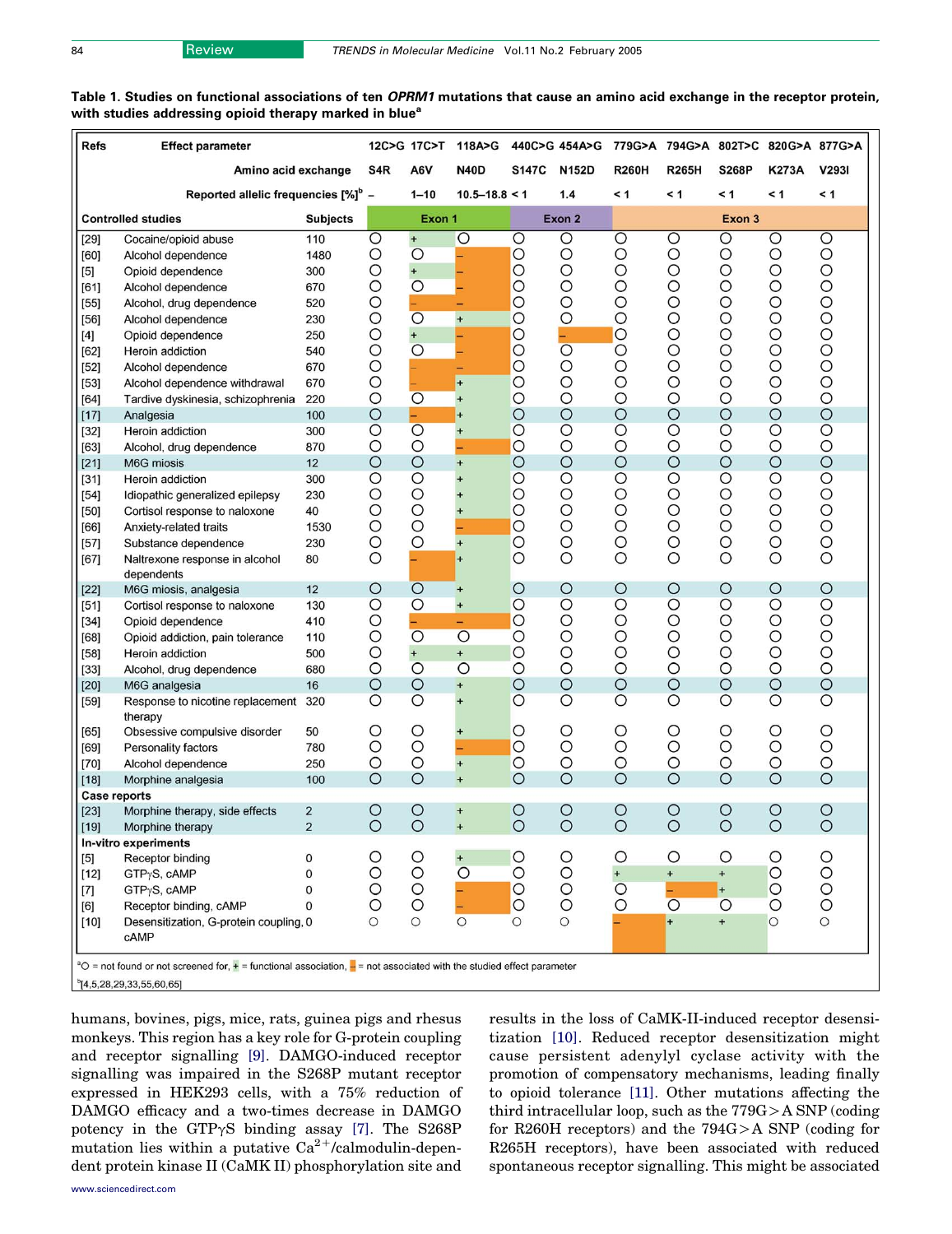<span id="page-3-0"></span>Table 2. Studies on functional associations of 14 OPRM1 mutations that do not cause amino acid exchanges but are frequent or have been proposed to have functional consequences, with studies addressing opioid therapy marked in blue<sup>a</sup>

|                                                                                                                                                                       | <b>Refs Effect parameter</b>                        |                                                   |              |                       |                              |                     |                    |                     |                     |                         |                                  |                               |                     |                    |                    |                     |
|-----------------------------------------------------------------------------------------------------------------------------------------------------------------------|-----------------------------------------------------|---------------------------------------------------|--------------|-----------------------|------------------------------|---------------------|--------------------|---------------------|---------------------|-------------------------|----------------------------------|-------------------------------|---------------------|--------------------|--------------------|---------------------|
|                                                                                                                                                                       |                                                     | Reported allelic frequencies [%] <sup>b</sup> 0.8 | $-2044C>$ A  | $A < 1893$ T>A<br>1.4 | $-1699 - (-1698)$ ins<br>1.4 | $-1320A > G$<br>1.4 | $-692G > C$<br>4.3 | $-172G > T$<br>11.4 | $-1110-7$<br>1.4    | $-54G > T$<br>$1.4 - 5$ | $-38CAA$<br>$\ddot{\phantom{a}}$ | IVS2-31G>A<br>$4.2 -$<br>14.3 | IVS2-106T>C<br>1.4  | IVS2-397T>A<br>1.4 | IVS2-438G>A<br>4.3 | IVS2-691C>G<br>42.9 |
|                                                                                                                                                                       | <b>Controlled studies</b>                           | <b>Subjects</b>                                   |              |                       | Promoter, 5'-UTR             |                     |                    |                     | Intron <sub>2</sub> |                         |                                  |                               |                     |                    |                    |                     |
| [29]                                                                                                                                                                  | Cocaine/opioid abuse                                | 110                                               | O            | O                     | $\circ$                      | $\circ$             | $\circ$            |                     | $\circ$             | O                       | $\circ$                          | $\circ$                       | $\overline{\circ}$  | $\circ$            | O                  | $\circ$             |
| [60]                                                                                                                                                                  | Alcohol dependence                                  | 1480                                              | O            | O                     | $\circ$                      | O                   | $\circ$            | $\circ$             | $\circ$             | $\circ$                 | $\circ$                          | $\circ$                       | $\circ$             | O                  | O                  | 4                   |
| [5]                                                                                                                                                                   | Opioid dependence                                   | 300                                               | O            | O                     | $\circ$                      | О                   | $\circ$            | $\circ$             | $\circ$             | $\circ$                 | $\circ$                          | $\circ$                       | $\circ$             | O                  | $\circ$            | $\circ$             |
| [61]                                                                                                                                                                  | Alcohol dependence                                  | 670                                               | С            | O                     | $\circ$                      | O                   | $\circ$            | $\circ$             | $\circ$             | O                       | O                                | $\circ$                       | $\circ$             | O                  | O                  | $\circ$             |
| [55]                                                                                                                                                                  | Alcohol, drug dependence                            | 520                                               | Ο            | O                     | $\circ$                      | O                   | $\circ$            | $\circ$             | $\circ$             | O                       | $\circ$                          | $\circ$                       | $\circ$             | O                  | $\circ$            | O                   |
| [56]                                                                                                                                                                  | Alcohol dependence                                  | 230                                               | O            | O                     | $\circ$                      | O                   | $\circ$            | $\circ$             | $\circ$             | O                       | $\circ$                          | $\circ$                       | $\circ$             | O                  | $\circ$            | O                   |
| [4]                                                                                                                                                                   | Opioid dependence                                   | 250                                               | С<br>$\circ$ | $^{+}$<br>$\circ$     | $+$<br>$\overline{O}$        | $+$<br>$\circ$      | $\overline{O}$     | -<br>$\circ$        | $+$<br>$\circ$      | $\circ$<br>$\circ$      | $\overline{O}$                   | $\overline{O}$                | ۰<br>$\overline{O}$ | $\circ$            | $\circ$            |                     |
| [62]                                                                                                                                                                  | Heroin addiction                                    | 540<br>670                                        | О            | O                     | $\circ$                      | $\circ$             | $\circ$            |                     |                     | $\circ$                 |                                  | $\circ$                       | $\circ$             | O                  | $\circ$            | $\circ$             |
| $[52]$<br>[53]                                                                                                                                                        | Alcohol dependence<br>Alcohol dependence withdrawal | 670                                               | Ο            | Ο                     | $\circ$                      | $\circ$             | $\circ$            |                     | -<br>$-$            | $\circ$                 |                                  | $\circ$                       | $\circ$             | O                  | $\circ$            | O                   |
| [64]                                                                                                                                                                  | Tardive dyskinesia, schizophrenia                   | 220                                               | О            | O                     | $\circ$                      | $\circ$             | $\circ$            | $\overline{O}$      | $\circ$             | $\circ$                 | $\overline{O}$                   | $\circ$                       | $\circ$             | О                  | $\circ$            | O                   |
| $[17]$                                                                                                                                                                | Analgesia                                           | 100                                               | Ο            | O                     | $\circ$                      | $\circ$             | $\circ$            | $\circ$             | $\circ$             | $\circ$                 | $\circ$                          | $\circ$                       | $\circ$             | O                  | $\circ$            | $\circ$             |
| [32]                                                                                                                                                                  | Heroin addiction                                    | 300                                               | О            | O                     | O                            | O                   | $\circ$            | $\circ$             | $\circ$             | O                       | $\circ$                          | $\circ$                       | $\circ$             | O                  | $\circ$            | $\ddot{}$           |
| [63]                                                                                                                                                                  | Alcohol, drug dependence                            | 870                                               | O            | O                     | $\circ$                      | O                   | $\circ$            | $\circ$             | $\circ$             | O                       | O                                | $\circ$                       | $\circ$             | O                  | O                  | $\circ$             |
| $[21]$                                                                                                                                                                | M6g miosis                                          | 12                                                | O            | O                     | $\circ$                      | $\circ$             | $\circ$            | $\circ$             | $\circ$             | $\circ$                 | $\circ$                          | $\circ$                       | $\circ$             | $\circ$            | $\circ$            | $\circ$             |
| [31]                                                                                                                                                                  | Heroin addiction                                    | 300                                               | О            | O                     | $\circ$                      | $\circ$             | $\circ$            | $\circ$             | $\circ$             | O                       | $\circ$                          | $\ddot{}$                     | $\circ$             | O                  | $\circ$            | $\circ$             |
| $[54]$                                                                                                                                                                | Idiopathic generalized epilepsy                     | 230                                               | Ο            | O                     | $\circ$                      | $\circ$             | $\circ$            | $+$                 | $\circ$             | O                       | $\circ$                          | $\circ$                       | $\circ$             | O                  | $\circ$            | O                   |
| $[50]$                                                                                                                                                                | Cortisol response to naloxone                       | 40                                                | С            | O                     | $\circ$                      | O                   | $\circ$            | $\circ$             | $\circ$             | О                       | O                                | $\circ$                       | $\circ$             | O                  | $\circ$            | O                   |
| [66]                                                                                                                                                                  | Anxiety-related traits                              | 1530                                              | Ο            | O                     | $\circ$                      | $\circ$             | $\circ$            | $\circ$             | $\circ$             | O                       | $\circ$                          | $\circ$                       | $\circ$             | O                  | $\circ$            | O                   |
| [57]                                                                                                                                                                  | Substance dependence                                | 230                                               | O            | O                     | $\circ$                      | $\circ$             | $\circ$            | $\circ$             | $\circ$             | O                       | $\circ$                          | $\circ$                       | $\circ$             | $\circ$            | $\circ$            | $\circ$             |
| [67]                                                                                                                                                                  | Naltrexone response in alcohol dependents 80        |                                                   | С            | О                     | $\circ$                      | O                   | $\circ$            | $\circ$             | $\circ$             | O                       | $\circ$                          | $\circ$                       | $\circ$             | O                  | $\circ$            | $\circ$             |
| $[22]$                                                                                                                                                                | M6G miosis, analgesia                               | 12                                                | O            | O                     | $\circ$                      | $\circ$             | $\circ$            | $\circ$             | $\circ$             | $\circ$                 | $\circ$                          | $\circ$                       | $\circ$             | $\circ$            | $\circ$            | $\circ$             |
| [51]                                                                                                                                                                  | Cortisol response to naloxone                       | 130                                               | О            | $\circ$               | O                            | $\circ$             | $\circ$            | $\circ$             | $\circ$             | O                       | $\circ$                          | $\circ$                       | $\circ$             | O                  | $\circ$            | $\circ$             |
| $[32]$                                                                                                                                                                | Opioid dependence                                   | 410                                               | O            |                       | ÷,                           |                     | $\circ$            | $\circ$             | $\circ$             | O                       | O                                | $\circ$                       | $\circ$             | O                  | $\circ$            | O                   |
| [68]                                                                                                                                                                  | Opioid addiction, pain tolerance                    | 110                                               | O            | $\circ$               | $\circ$                      | $\circ$             | $\circ$            | $\circ$             | O                   | О                       | O                                | $\circ$                       | $\circ$             | O                  | $\circ$            | O                   |
| $[58]$                                                                                                                                                                | Heroin addiction                                    | 500                                               | O            | O                     | $\circ$                      | O                   | $\circ$            | $\circ$             | $\circ$             | O                       | $\circ$                          | $\circ$                       | $\circ$             | O                  | $\circ$            | 4                   |
| $[33]$                                                                                                                                                                | Alcohol, drug dependence                            | 680                                               | $\ddot{}$    | $\overline{+}$        | $^{+}$                       | $^{+}$              | $\circ$            | $\circ$             | $\ddot{}$           | $\circ$                 | $\circ$                          | $\circ$                       | $\circ$             | $\circ$            | $\circ$            | $\overline{O}$      |
| $[20]$                                                                                                                                                                | M6G analgesia                                       | 16                                                | С            | $\circ$               | $\circ$                      | $\circ$             | $\circ$            | $\circ$             | $\circ$             | $\circ$                 | $\circ$                          | $\circ$                       | $\circ$             | O                  | $\circ$            | $\circ$             |
| $[59]$                                                                                                                                                                | Response to nicotine replacement therapy            | 320                                               | Ο            | $\circ$               | $\circ$                      | O                   | $\circ$            | $\circ$             | $\circ$             | O                       | $\circ$                          | $\circ$                       | $\circ$             | O                  | $\circ$            | $\circ$             |
| $[65]$                                                                                                                                                                | Obsessive compulsive disorder                       | 50                                                | С            | O                     | $\circ$                      | O                   | $\circ$            | $\circ$             | $\circ$             | $\circ$                 | $\circ$                          | $\circ$                       | $\circ$             | O                  | O                  | $\circ$             |
| [69]                                                                                                                                                                  | Personality factors                                 | 780                                               | С<br>O       | O<br>O                | $\circ$<br>$\circ$           | O<br>$\circ$        | O<br>$\circ$       | $\circ$<br>$\circ$  | $\circ$<br>$\circ$  | $\circ$<br>О            | O<br>$\circ$                     | $\circ$<br>$\circ$            | $\circ$<br>$\circ$  | O<br>O             | O<br>$\circ$       | $\circ$<br>$\circ$  |
| [70]                                                                                                                                                                  | Alcohol dependence                                  | 250                                               | ⌒            |                       |                              |                     |                    |                     | $\circ$             |                         | ⌒                                |                               | $\cap$              |                    | O                  |                     |
|                                                                                                                                                                       | [18] Morphine analgesia<br>Case reports             | 100                                               |              | $\circ$               |                              | $\circ$             | $\circ$            |                     |                     |                         |                                  |                               |                     |                    |                    |                     |
|                                                                                                                                                                       | [23] Morphine therapy, side effects                 | 2                                                 |              | $\circ$               | $\circ$                      | $\circ$             |                    |                     | $\circ$             | $\circ$                 |                                  | $\circ$                       | $\circ$             | O                  | $\circ$            | $\circ$             |
|                                                                                                                                                                       | [19] Morphine therapy                               | $\overline{2}$                                    | $\circ$      | $\circ$               | $\circ$                      | $\circ$             | $\frac{0}{0}$      | $\frac{0}{0}$       | $\circ$             | $\circ$                 | $\frac{0}{0}$                    | $\circ$                       | $\circ$             | $\circ$            | $\circ$            | $\circ$             |
|                                                                                                                                                                       | In vitro experiments                                |                                                   |              |                       |                              |                     |                    |                     |                     |                         |                                  |                               |                     |                    |                    |                     |
| [5]                                                                                                                                                                   | Receptor binding                                    | 0                                                 |              | O                     | O                            | O                   | $\circ$            | $\circ$             | O                   | $\circ$                 | O                                | O                             | $\circ$             | $\circ$            | O                  | O                   |
|                                                                                                                                                                       | [12] GTPyS, cAMP                                    | 0                                                 | O            | $\circ$               | $\circ$                      | $\circ$             | $\circ$            | $\circ$             | $\circ$             | $\circ$                 | $\circ$                          | $\circ$                       | $\circ$             | $\circ$            | $\circ$            | $\circ$             |
| $[7]$                                                                                                                                                                 | GTP <sub>Y</sub> S, cAMP                            | 0                                                 | $\circ$      | $\circ$               | $\circ$                      | $\circ$             | $\circ$            | $\circ$             | $\circ$             | $\circ$                 | $\bigcirc$                       | $\circ$                       | $\circ$             | $\circ$            | $\circ$            | $\circ$             |
| [6]                                                                                                                                                                   | Receptor binding, cAMP                              | 0                                                 | О            | O                     | O                            | $\circ$             | $\circ$            | $\circ$             | $\circ$             | $\circ$                 | $\circ$                          | $\circ$                       | $\circ$             | $\circ$            | $\circ$            | $\circ$             |
|                                                                                                                                                                       | [10] Desensitization, G protein coupling, cAMP      | $\mathbf 0$                                       | Ω            | O                     | O                            | O                   | Ο                  | $\circ$             | $\circ$             | $\circ$                 | O                                | O                             | $\circ$             | $\circ$            | $\circ$            | $\circ$             |
| $\textdegree$ = not found or not screened for, $\div$ = functional association, $\div$ = not associated with the studied effect parameter.<br>[4,5,28,29,33,55,60,65] |                                                     |                                                   |              |                       |                              |                     |                    |                     |                     |                         |                                  |                               |                     |                    |                    |                     |

with altered opioid tolerance and dependence [\[12\],](#page-6-0) but such a consequence of the mutations has not yet been shown.

Finally, the third extracellular loop of the  $\mu$ -opioid receptor has an important role for ligand binding [\[13\]](#page-6-0). However, the only reported mutation in that receptor portion, the  $942G > A$  SNP, does not lead to an amino acid exchange ([Figure 1](#page-1-0)). For the remaining coding polymorphisms,  $12C > G$ ,  $17C > T$ ,  $440C > G$ ,  $454A > G$ ,  $820G > A$  and  $877G$  $>A$ , no information about their consequences for ligand binding or receptor function has been reported.

Mutations in non-coding parts of the OPRM1 gene have been scanned for possible consequences for  $\mu$ -opioid receptor expression or transcription, although the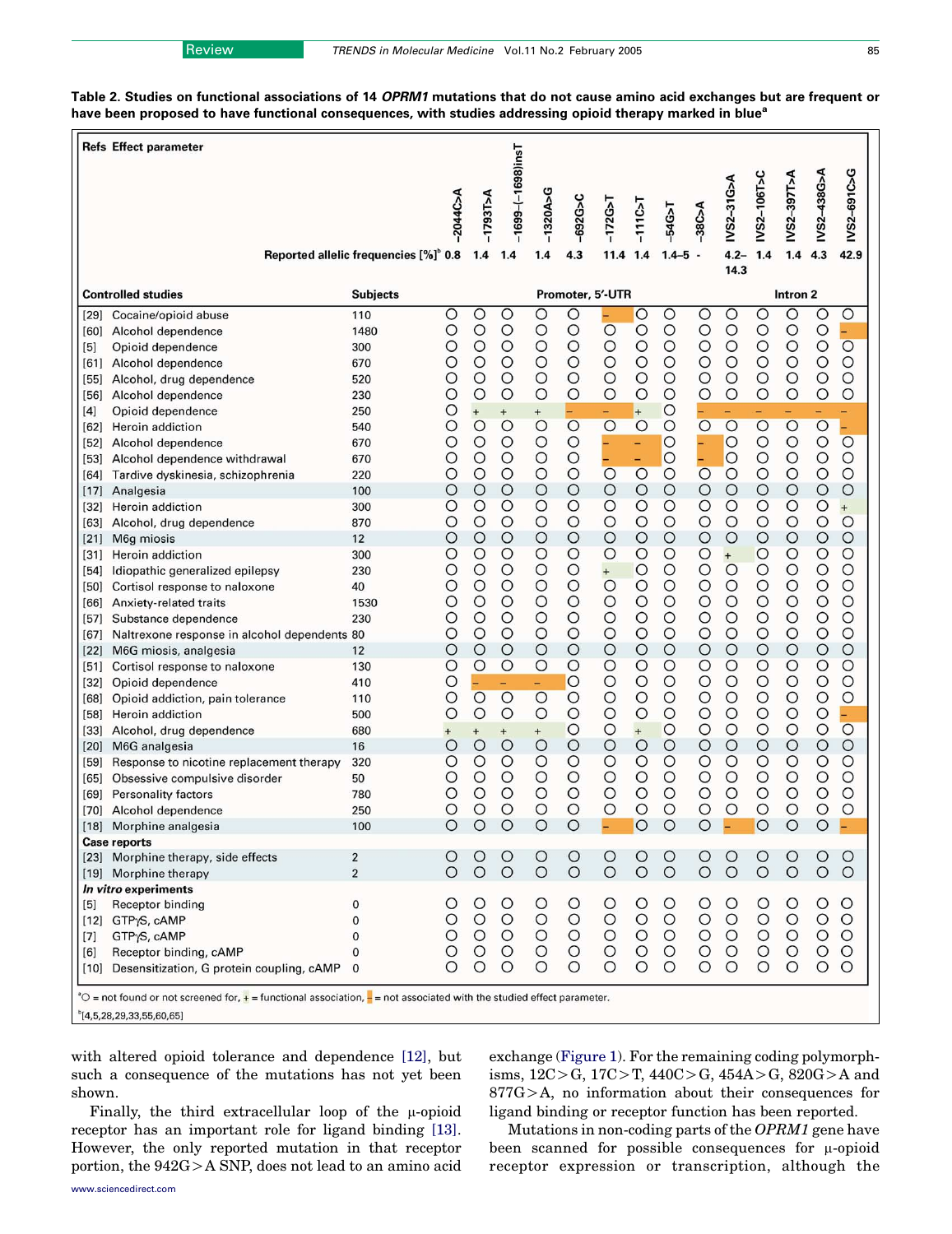information on possible consequences for receptor expression or splicing is incomplete. The  $-1793T>A$ SNP is localized at a potential binding site for a yin yang-1 box (YY1) and  $-1699-(-1698)$ insT occurs at an AP-1 binding site [\[14\].](#page-6-0) In addition, an allelic variation at position  $-557$ , within a binding site for NF- $\kappa$ B, was proposed to affect the regulation of the OPRM1 gene [\[15\]](#page-6-0). However, such a mutation was not found in genetic screening studies. The  $-995C>A$  SNP [\[4\]](#page-6-0) involves the binding motif for STAT6 at nucleotide position  $-997$  [\[16\]](#page-6-0), which participates in interleukin-4-mediated  $\mu$ -opioid receptor upregulation for peripheral opioid analgesia and immunosuppressive opioid effects. Finally, the more frequent mutation IVS2–31G $>$ A SNP in intron 2 involves an A/TGGG motif [\[14\]](#page-6-0), which might offer a possibility for the altered splicing of  $\mu$ -opioid receptors: this remains to be demonstrated.

Taken together, evidence points to the  $118A > G$  polymorphism as being potentially important for pain therapy. Other mutations alter receptor function but are rare (e.g. those affecting the third intracellular loop) or the current knowledge about their molecular consequences is insufficient to conclude the probable therapeutic importance.

# Therapeutic consequences of the 118A $>$ G polymorphism

Several lines of evidence indicate that N40D-mutated  $\mu$ -opioid receptors alter the clinical response to opioids (Box 2). Carriers of the mutated 118G allele needed more alfentanil but had less pain relief than non-carriers [\[17\]](#page-6-0). Patients with cancer who were homozygous for the 118G allele required higher morphine doses for pain relief than did non-carriers or heterozygous carriers of the mutation [\[18\].](#page-6-0) One patient who did not respond to high doses of morphine was heterozygous for the mutated OPRM1 118G allele [\[19\].](#page-6-0) In addition, morphine-6-glucuronide (M6G), which is an active metabolite of morphine, had a lower analgesic potency in 118G carriers [\[20\].](#page-6-0) Moreover, M6G [\[21\]](#page-6-0) and morphine [\[22\]](#page-6-0) constricted pupils, another opioidrelated effect, with a decreased potency in 118G carriers [\[22\].](#page-6-0) These findings suggested that the  $118A > G$  polymorphism results in a less effective opioid analgesia.

### Box 2. Effects of the  $118A > G$  OPRM1 polymorphism

† Causes an amino acid exchange at position 40 from asparagine to aspartate (N40D).

- † Carriers need more alfentanil for postoperative pain relief [\[17\].](#page-6-0)
- † Carriers needed more morphine for cancer pain treatment [\[18\]](#page-6-0).

• Decreased miotic potency of morphine [\[22\]](#page-6-0) and of the active

metabolite of morphine, morphine-6-glucuronide (M6G) [\[21,22\].](#page-6-0) † Increased demands of M6G to produce analgesia but less frequent vomiting despite slightly higher doses of M6G [\[22\].](#page-6-0)

† Good tolerance of high M6G plasma concentrations during morphine therapy in patients with renal failure (case report [\[23\]](#page-6-0)). † Decreased analgesic response to morphine (case report [\[19\]\)](#page-6-0) and M6G [\[20\]](#page-6-0).

• Impaired responsiveness of the hypothalamic-pituitary-adrenal axis in 118G carriers [\[50,51\].](#page-7-0)

• The increased endorphin affinity at the N40D receptors [\[5\]](#page-6-0) is not always seen [\[6\]](#page-6-0). Only negative reports have been published concerning the binding affinity of morphine [\[5,6\]](#page-6-0) and morphine-6 glucuronide [\[6\]](#page-6-0) and of altered receptor signalling [\[6,7\]](#page-6-0).

However, a homozygous carrier of the mutated 118G allele, who had renal failure and received morphine for pain treatment, tolerated the accumulated plasma levels of M6G surprisingly well [\[23\]](#page-6-0). In addition, healthy carriers of the 118G allele vomited less often after M6G administration than did non-carriers of the mutation [\[22\]](#page-6-0). This resulted in the hypothesis that the  $118A > G$  SNP protects against opioid side effects. Taking the clinical evidence together, there are more positive than negative reports about a therapeutic consequence of the  $118A > G$ SNP ([Table 1](#page-2-0)). Its significance for pain therapy might lie in both an increase in opioid demand to achieve analgesia and the protection against opioid toxicity, resulting in a broadened therapeutic range of opioid analgesics (i.e. a greater distance between the opioid doses producing the clinically desired effects and doses producing unwanted side effects).

The  $118A > G$  mutation is located in exon 1 of the m-opioid receptor gene. Interestingly, antisense targeting of exon 1 of the  $\mu$ -opioid receptor genes in mice decreased the anti-nociceptive effects of morphine but not those of M6G [\[24\].](#page-6-0) Moreover, the inhibition of gastrointestinal transit was blocked by an antisense probe against exon 4 but not by antisense probes directed against exon 1 [\[24\]](#page-6-0). Thus, splice variants of the  $\mu$ -opioid receptor have different consequences for opioid analgesia and for other opioid effects [\[25\]](#page-6-0), and they have different consequences for different opioids. For the mouse  $\mu$ -opioid receptor gene, ten exons and 14 splice variants have been identified and investigated for functional consequences [\[25\].](#page-6-0) The identification of novel splice variants [\[26,27\]](#page-7-0) and new exons in the human OPRM1 gene [\[27\]](#page-7-0) suggest that the complex splicing of opioid receptors extends to humans and the current four-exon structure ([Figure 1\)](#page-1-0) might not be complete. In analogy to mice, this increased complexity of human opioid receptors raises the possibility that mutations of the OPRM1 gene differently affect opioid analgesia and opioid side effects, and these pharmacogenetic modifications are not necessarily the same for all m-opioid agonists established in clinical practice.

# Other OPRM1 mutations with potential clinical importance

OPRM1 mutations have been investigated for association with substance abuse or addiction and for association with neurological or psychiatric disorders [\(Table 1](#page-2-0) and [Table 2](#page-3-0)). Most evidence for a functional association is available for the  $118A > G$  polymorphism. In addition, the  $17C > T$  SNP in exon 1 (which has an allelic frequency up to 10% [\[5,28,29\]\)](#page-6-0) was more frequent in substance abusers at marginal significance levels ( $p=0.054$  [\[5\]](#page-6-0) or  $p=0.05$  [\[29\]\)](#page-7-0). However, there are more negative than positive reports of a functional association with the  $17C>T$  SNP [\(Table 1](#page-2-0)). For  $-172G>T$  and IVS2–691C>G, more negative than positive reports of functional associations are available, and IVS2– $31G$  > A has rarely been included in an analysis ([Table 2\)](#page-3-0). As for other genetic associations [\[30\],](#page-7-0) OPRM1 haplotype analysis was sometimes superior to SNP analysis in the context of drug addiction [\[4\]](#page-6-0). Haplotypes involving mutations  $-1793T>A$ ,  $-1699-(-1698)$ insT,  $-1320A > G$ ,  $-111C > T$  and  $17C > T$  [\[4\],](#page-6-0) the 118G and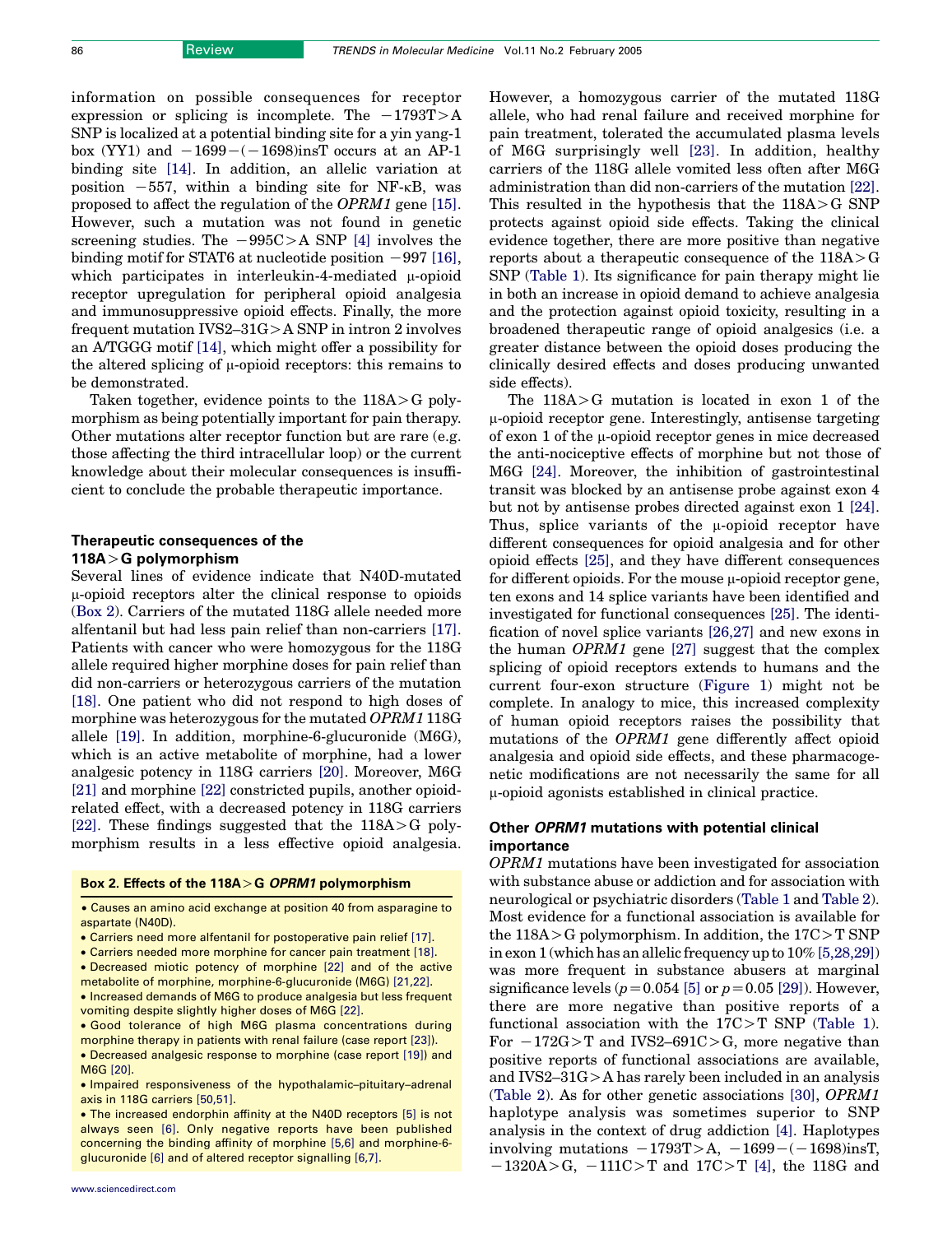IVS2–31A alleles [\[31\],](#page-7-0) the 118G and IVS2–691G alleles [\[32\]](#page-7-0) or haplotypes that include the  $-2044A$  allele [\[33\]](#page-7-0) have been associated with susceptibility for substance dependence or altered drug consumption habits in addicts. The concept of OPRM1 haplotypes might have potential for functional associations in pain therapy. To gain clinical relevance in pain therapy, the mutations or haplotypes should be found in a relevant proportion of pain patients – for example, an allelic frequency of 5% might be a reasonable minimum – to merit the additional effort of routine genotyping. The rarity of most OPRM1 mutations limits the number with a potentially important impact on pain therapy. Of the 24 OPRM1 SNPs that cause an amino acid exchange in the receptor protein or were proposed to be of functional consequence or occurred frequently ([Table 1](#page-2-0) and [Table 2\)](#page-3-0), only five SNPs have a reported frequency of at least 5%, namely  $-172G>T$ ,  $17C>T$ ,  $118A > G$ , IVS2-31G $> A$  and IVS2-691C $> G$ . To this, the OPRM1 haplotypes could be added, but because a haplotype cannot be more frequent than the rarest allele of which it is composed, the number of OPRM1 haplotypes that are important for pain therapy is limited. In this context, ethnic differences in the distribution of OPRM1 SNPs and haplotypes [\[4,34\]](#page-6-0) must be regarded. Because, for example, some OPRM1 polymorphisms are more frequent in Africans than in Caucasians [\[34\],](#page-7-0) the number of potentially relevant alleles might increase depending on ethnicity. For example, the  $-1793T>A$  and  $-1320A>G$ SNPs had an allelic frequency of  $\sim 9\%$  in African Americans [\[34\]](#page-7-0). For both alleles, associations with substance dependence have been proposed [\[4,33\]](#page-6-0) but also denied [\[34\].](#page-7-0)

#### Other factors affecting opioid therapy

From studies in laboratory animals it is known that the genetic background is important for analgesia and has a strong influence on the responses to nociceptive stimuli and their modulation by opioids (reviewed in [\[35–37\]\)](#page-7-0). For example, 11 different inbred mouse strains displayed a different pattern of nociceptive behaviour in response to 12 measures of nociception [\[38,39\]](#page-7-0). Genetic differences were also seen in the anti-nociceptive activity of endogenous or exogenous opioids. Distinct mouse strains differed with respect to morphine anti-nociception in different pain models [\[40\].](#page-7-0) Moreover, mice strains have been bred that exhibit high- or low-magnitude anti-nociception after swim stress [\[40\]](#page-7-0) and some strains, such as CXBK mice, even displayed deficient or absent morphine anti-nociception [\[41\].](#page-7-0) Some of the genes involved in the different perception and processing of nociceptive stimuli or the different response to opioids have been identified. For example, polymorphisms in the HTR1B gene, which codes for serotonin receptors type 1B, have been proposed to be associated with differences in sensitivity to morphine antinociception between mouse strains [\[42\].](#page-7-0) Naloxone-reversible opioid anti-nociception induced by swim stress was absent in transgenic mice with a selective deficiency of b-endorphin [\[43\].](#page-7-0) In addition, mice lacking brain cholecystokinin-A receptors showed an enhanced anti-nociceptive response to electro-acupuncture [\[44\]](#page-7-0). In these and other systems relevant for nociception and pain perception, mutations in the human genome have been described. For example, individuals expressing a catechol-O-methyltransferase (COMT) with a methionine instead of a valine at protein position 158 (V158M polymorphism) showed diminished regional  $\mu$ -opioid system responses to pain compared with heterozygotes [\[45\]](#page-7-0), and these effects were accompanied by higher sensory and affective ratings of pain.

#### Additional genes modifying opioid therapy

The clinical response to opioids is not only subject to modified receptor activity. It might also be altered by genetic polymorphisms affecting the pharmacokinetics of the opioid by altering its metabolism or distribution. A well-known example for a mutation affecting opioid biotransformation is the inability of codeine to produce analgesia in subjects bearing mutations in the CYP2D6 gene [\[46\].](#page-7-0) Owing to the inactivity of the CYP2D6 enzyme in 7% of the Caucasian population, codeine is not metabolized to morphine. Because codeine is only a very weak agonist at  $\mu$ -opioid receptors [\[47\],](#page-7-0) its clinical actions are nearly exclusively mediated by morphine. Therefore, in patients not expressing functional CYP2D6, codeine provides no pain relief. To a lesser extent, CYP2D6 polymorphisms also affect tramadol, which is metabolized by CYP2D6 into the active O-desmethyltramadol. Patients with nonfunctional CYP2D6 needed higher tramadol doses and were more often among those patients who needed rescue analgesic medication for postoperative pain relief than patients with the fully functional enzyme [\[48\].](#page-7-0)

# Concluding remarks

Many mutations of the human  $\mu$ -opioid receptor gene have been reported. Clinical evidence indicates that the  $118A > G$ SNP is an OPRM1 polymorphism with consequences for opioid therapy. Its allelic frequency of 12%, with 3% homozygous carriers, makes it relevant for one in eight patients, because its effects are already present in heterozygous carriers. Patients carrying the  $118A > G$  polymorphism might require higher opioid doses to achieve similar analgesia to non-carriers but could benefit from the mutation by a broader therapeutic range of opioid analgesics, at least for some opioid effects. So far, clinical evidence supporting this hypothesis is limited to a small number of opioids, to a limited number of clinical effects and has been obtained in a small sample size. Moreover, the findings regarding the molecular consequences of this polymorphism do not satisfactorily explain the clinical observations. However, with the recent advances in OPRM1 pharmacogenetics, both clinical evidence and a molecular basis might be provided in the near future. A role for other OPRM1 SNPs in opioid therapy has not yet been shown. Based on allelic frequency, only a few candidate OPRM1 mutations (Box 3) merit closer interest with respect to their consequences for opioid therapy. Furthermore, OPRM1 haplotypes, which so far have not been related to pain therapy, should be investigated and, in the context of ethnic differences, the addition of more polymorphisms is possible. With the current information available, the role of OPRM1 genetics for pain therapy is likely to be resolved in the near future.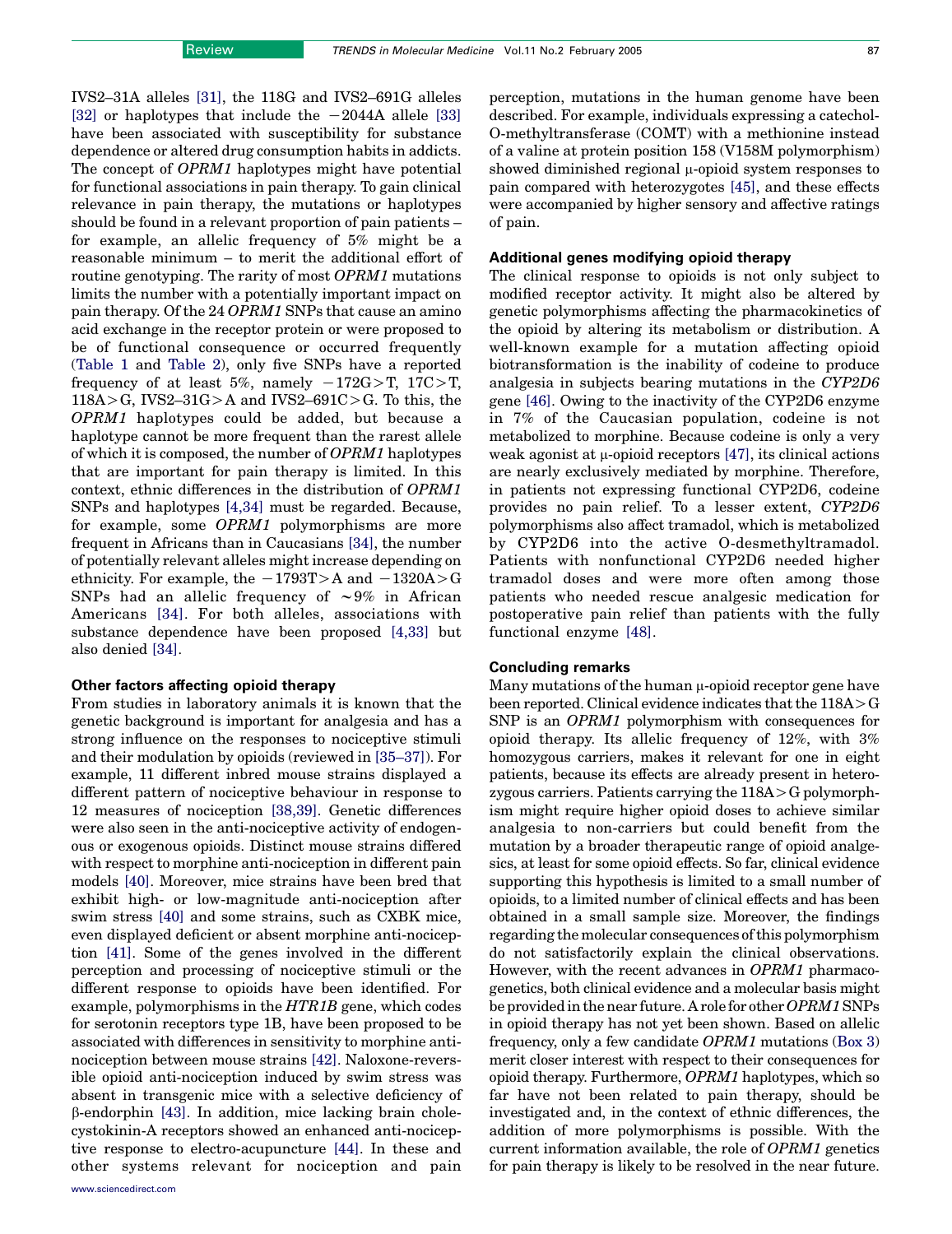# <span id="page-6-0"></span>Box 3. Selected OPRM1 polymorphisms with reported allelic frequency of at least 5%

 $\bullet$  –172G > T: (allelic frequency 3.4–11.4% [4,49]) located in the 5' untranslated region. The molecular consequences are unknown, but it does notappear tobeassociatedwith substanceabuse[4,29,52,53]. It is associated with idiopathic absence epilepsy, especially when in a haplotype together with the  $118A > G$  mutation [\[54\]](#page-7-0).

 $\bullet$  17C $>$ T: (allelic frequency 1–10% [5,49]) located in exon 1 and causes an amino acid exchange from alanine to valine at receptor protein position six of the extracellular receptor terminal. It has been reported to occur in a higher overall proportion of opioid-dependent persons [5], but the majority of studies have reported no correlation with substance abuse [\[34,52,53,55\].](#page-7-0) It is not associated with decreased alfentanil analgesia [17].

 $\bullet$  118A > G: (allelic frequency 10.5–18.8% [5]) located in exon 1 and causes an amino acid exchange from asparagine to aspartate at receptor protein position 40 of the extracellular receptor terminal. It has been both positively [\[32,53,56–59\]](#page-7-0) and negatively [4,5,34,52,55,60–63] associated with substance abuse and is associated with other psychiatric and neurological disorders [\[54,64,65\]](#page-7-0) and decreasedopioid effects [17,21,22,50,51].

 $\bullet$  31G > A: (allelic frequency 4.2–14.3 [4,31]) located in intron 2, involving an A/TGGG motif [14]. It is often found in a haplotype with the IVS2  $691C > G$  polymorphism, and both the presence and absence of an association with substance abuse have been reported [\[31,62\]](#page-7-0).

 $\bullet$  691C $>$ G: (allelic frequency 43% [4,60]) located in intron 2. Has not been associated with substance abuse [\[56,58,60,62\].](#page-7-0)

This will provide the basis to judge whether, and to what extent,OPRM1genotyping could be a useful addition to pain therapy with opioids. It must also be noted that OPRM1 is only one gene involved in pain treatment, and a genetically controlled analgesic therapy will probably have to include a variety of other genes that are important for opioid metabolism, distribution and pain perception and processing.

In conclusion, enough evidence has been accumulated during the last few years to indicate that  $\mu$ -opioid receptor mutations cause inter-individual variability of the clinical effects of opioids. This provides a solid basis for continuing research. Investigations should address the underlying molecular mechanisms, especially those of the  $118A > G$ OPRM1 polymorphism, for which clinical evidence shows a functional relevance but in vitro studies have so far failed to provide a basis for this observation. Furthermore, clinical studies should address the role of OPRM1 genotyping in the context of pain therapy, to identify patient populations that will benefit from a pharmacogenetically guided pain therapy.

# References cited in [Tables 1 and 2](#page-2-0) but nowhere else in this article

Refs. [\[66–70\].](#page-7-0)

#### Acknowledgements

Supported by the Deutsche Forschungsgemeinschaft (DFG Lo 612/3–3), Bonn, Germany.

#### References

1 Uhl, G.R. et al. (1999) The  $\mu$  opiate receptor as a candidate gene for pain: polymorphisms, variations in expression, nociception, and opiate responses. Proc. Natl. Acad. Sci. U. S. A. 96, 7752–7755

- 2 Matthes, H.W. et al. (1996) Loss of morphine-induced analgesia, reward effect and withdrawal symptoms in mice lacking the u-opioidreceptor gene. Nature 383, 819–823
- 3 LaForge, K.S. et al. (2000) Opioid receptor and peptide gene polymorphisms: potential implications for addictions. Eur. J. Pharmacol. 410, 249–268
- 4 Hoehe, M.R. et al. (2000) Sequence variability and candidate gene analysis in complex disease: association of u opioid receptor gene variation with substance dependence. Hum. Mol. Genet. 9, 2895–2908
- 5 Bond, C. et al. (1998) Single-nucleotide polymorphism in the human  $\mu$ opioid receptor gene alters  $\beta$ -endorphin binding and activity: possible implications for opiate addiction. Proc. Natl. Acad. Sci. U. S. A. 95, 9608–9613
- 6 Beyer, A. et al. (2004) Effect of the A118G polymorphism on binding affinity, potency and agonist-mediated endocytosis, desensitization, and resensitization of the human  $\mu$ -opioid receptor. J. Neurochem. 89, 553–560
- 7 Befort, K. et al. (2001) A single-nucleotide polymorphic mutation in the human u-opioid receptor severely impairs receptor signaling. J. Biol. Chem. 276, 3130–3137
- 8 Celver, J. et al. (2004) Distinct domains of the  $\mu$ -opioid receptor control uncoupling and internalization. Mol. Pharmacol. 65, 528–537
- 9 Georgoussi, Z. et al. (1997) Selective interactions of  $\mu$ -opioid receptors with pertussis toxin-sensitive G proteins: involvement of the third intracellular loop and the c-terminal tail in coupling. Biochim. Biophys. Acta 1359, 263–274
- 10 Koch, T. et al. (2000) Allelic variation S268P of the human  $\mu$ -opioid receptor affects both desensitization and G protein coupling. Mol. Pharmacol. 58, 328–334
- 11 He, L. et al. (2002) Regulation of opioid receptor trafficking and morphine tolerance by receptor oligomerization. Cell 108, 271–282
- 12 Wang, D. et al. (2001) Single nucleotide polymorphisms in the human  $\mu$  opioid receptor gene alter basal G protein coupling and calmodulin binding. J. Biol. Chem. 276, 34624–34630
- 13 Guarna, M. et al.  $(2003)$  Anti-u opioid antiserum against the third external loop of the cloned  $\mu$ -opioid receptor acts as a mu receptor neutral antagonist. Brain Res. Mol. Brain Res. 119, 100–110
- 14 Wendel, B. and Hoehe, M.R. (1998) The human  $\mu$  opioid receptor gene:  $5'$  regulatory and intronic sequences. J. Mol. Med. 76, 525–532
- 15 Kraus, J. et al. (2003) The role of nuclear factor  $\kappa$ B in tumor necrosis factor-regulated transcription of the human mu-opioid receptor gene. Mol. Pharmacol. 64, 876–884
- 16 Kraus, J. et al. (2003) Distinct palindromic extensions of the 5'-TTC.GAA-3' motif allow STAT6 binding in vivo. FASEB J. 17, 304–306
- 17 Caraco, Y. et al. (2001) Variability in alfentanil analgesia maybe attributed to polymorphism in the  $\mu$ -opiod receptor gene. Clin. Pharmacol. Ther. 69, p63
- 18 Klepstad, P. et al. (2004) The  $118A > G$  polymorphism in the human micro-opioid receptor gene may increase morphine requirements in patients with pain caused by malignant disease. Acta Anaesthesiol. Scand. 48, 1232–1239
- 19 Hirota, T. et al. (2003) Sequence variability and candidate gene analysis in two cancer patients with complex clinical outcomes during morphine therapy. Drug Metab. Dispos. 31, 677–680
- 20 Romberg, R. et al. (2004) Pharmacokinetic–pharmacodynamic modeling of morphine-6-glucuronide-induced analgesia in healthy volunteers: absence of sex differences. Anesthesiology 100, 120–133
- 21 Lötsch, J. et al.  $(2002)$  The polymorphism A118G of the human m-opioid receptor gene decreases the clinical activity of morphine-6 glucuronide but not that of morphine. Pharmacogenetics 12, 3–9
- 22 Skarke, C. et al. (2003) Analgesic effects of morphine and morphine-6 glucuronide in a transcutaneous electrical pain model in healthy volunteers. Clin. Pharmacol. Ther. 73, 107–121
- 23 Lötsch, J. et al. (2002) Does the A118G polymorphism at the  $\mu$ -opioid receptor gene protect against morphine-6-glucuronide toxicity? Anesthesiology 97, 814–819
- 24 Rossi, G.C. et al. (1995) Antisense mapping the MOR-1 opioid receptor: evidence for alternative splicing and a novel morphine-6 b-glucuronide receptor. FEBS Lett. 369, 192–196
- 25 Pasternak, G.W. (2001) Incomplete cross tolerance and multiple  $\mu$ opioid peptide receptors. Trends Pharmacol. Sci. 22, 67–70